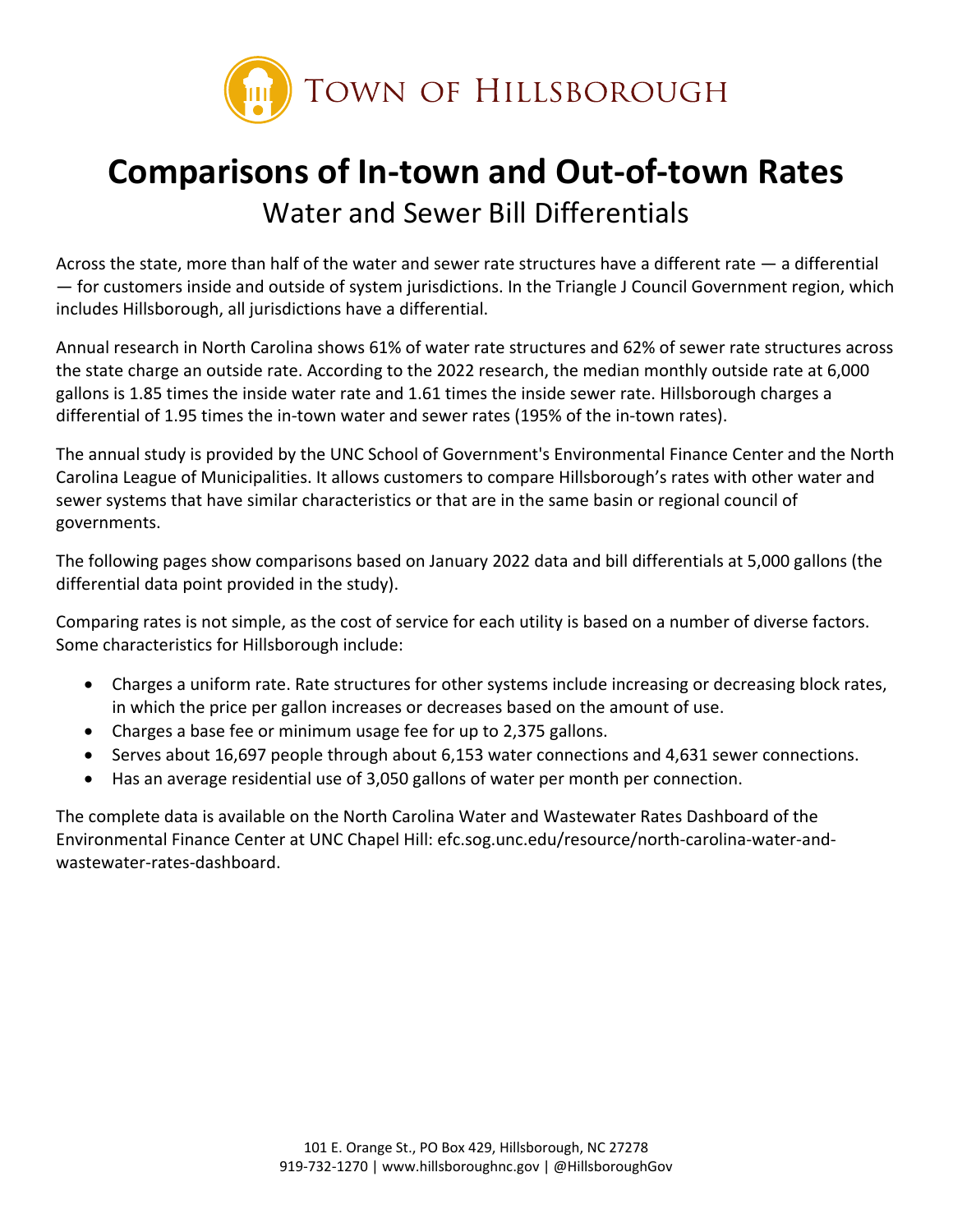## **Hillsborough compared to systems in the Triangle J Council of Government region**

In the Triangle J Council of Government, all water rate structures and all but one sewer rate structures include a differential for customers inside and outside of system jurisdictions. For customers outside Hillsborough's corporate limits, the town charges a differential of 195% of (or 1.95 times) the in-town rate.



## **Hillsborough compared to Triangle J systems with differentials**

Of the rate structures that charge differentials within the Triangle J Council of Government footprint, about 40% charge a higher differential than Hillsborough and about 60% charge a lower differential. Rate structures with lower differentials include those that charge a differential just slightly less in percentage. For instance, Smithfield charges a 193% differential for out-of-town water customers. As for sewer, Smithfield charges a slightly higher differential than Hillsborough: 198% for out-of-town customers.